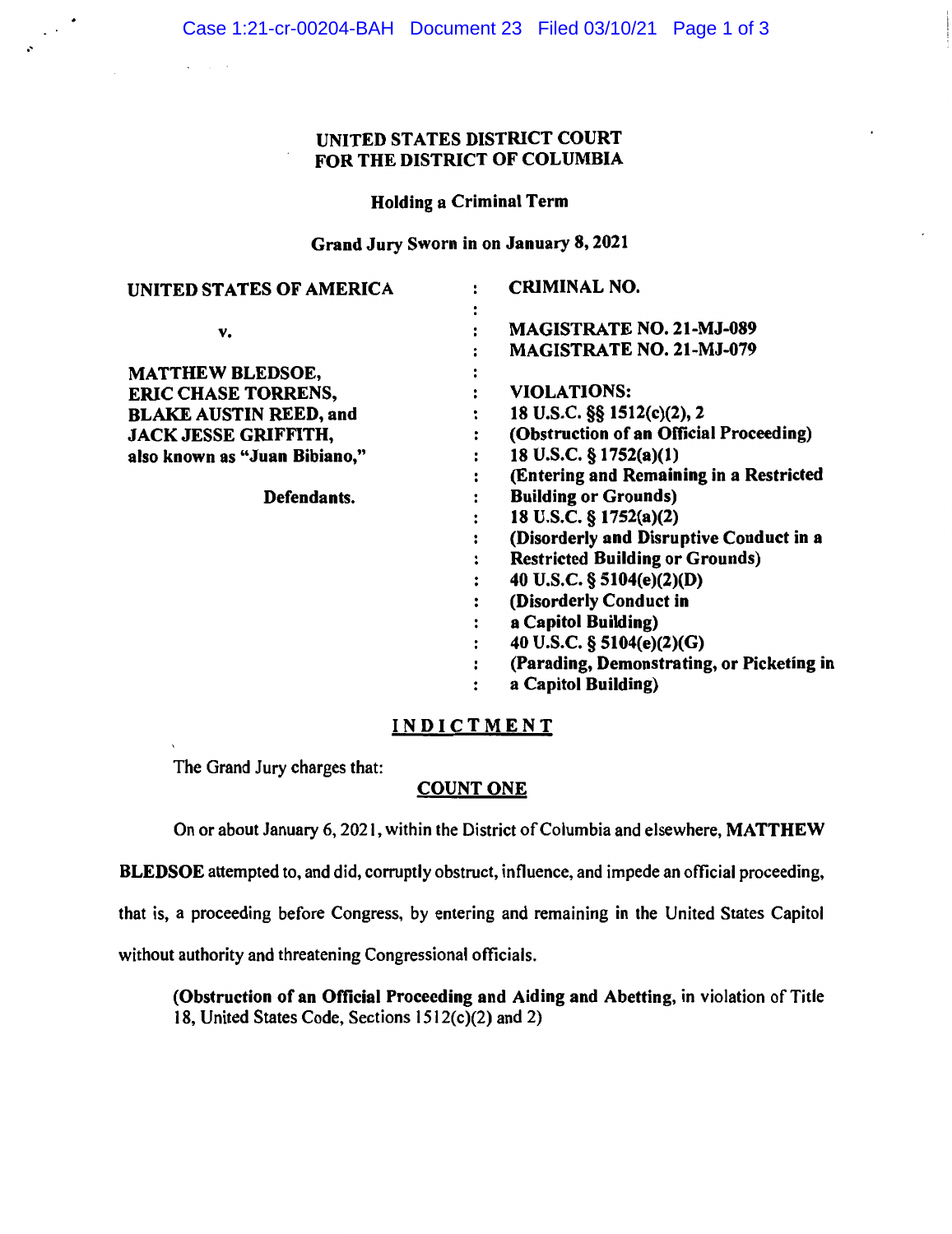..

#### **COUNT TWO**

On or about January 6, 2021, in the District of Columbia, **MATTHEW BLEDSOE, ERIC HASE TORRENS, BLAKE AUSTIN REED,** and **JACK JESSE GRIFFITH,** also known as **C** "Juan Bibiano," did unlawfully and knowingly enter and remain in a restricted building and grounds, that is, any posted, cordoned-off, and otherwise restricted area within the United States Capitol and its grounds, where the Vice President and Vice President-elect were temporarily visiting, without lawful authority to do so.

**(Entering and Remaining in a Restricted Building or Grounds,** in violation of Title 18, United States Code, Section I 752(a)( I))

#### **COUNT THREE**

On or about January 6, 2021, in the District of Columbia, **MATTHEW BLEDSOE, ERIC CHASE TORRENS, BLAKE AUSTIN REED,** and **JACK JESSE GRIFFITH,** also known as "Juan Bibiano," did knowingly, and with intent to impede and disrupt the orderly conduct of Government business and official functions, engage in disorderly and disruptive conduct in and within such proximity to, a restricted building and grounds, that is, any posted, cordoned-off, and otherwise restricted area within the United States Capitol and its grounds, where the Vice President and Vice President-elect were temporarily visiting, when and so that such conduct did in fact impede and disrupt the orderly conduct of Government business and official functions.

**(Disorderly and Disruptive Conduct in a Restricted Building or Grounds,** in violation of Title 18, United States Code, Section l 752(a)(2))

#### **COUNT FOUR**

On or about January 6, 2021, in the District of Columbia, **MATTHEW BLEDSOE, ERIC CHASE TORRENS, BLAKE AUSTIN REED,** and **JACK JESSE GRIFFITH,** also known as "Juan Bibiano," willfully and knowingly engaged in disorderly and disruptive conduct in any of